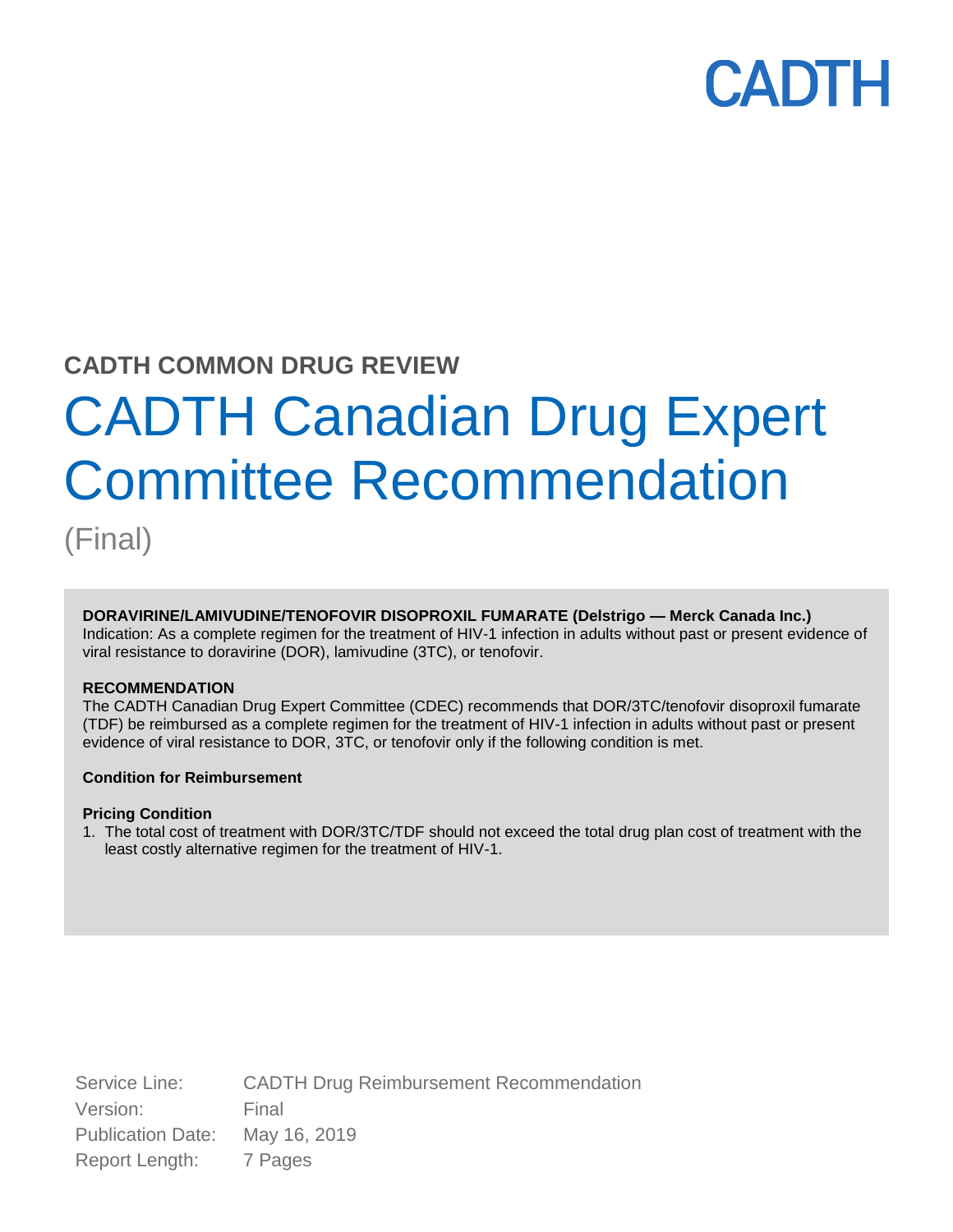**Disclaimer:** The information in this document is intended to help Canadian health care decision-makers, health care professionals, health systems leaders, and policy-makers make well-informed decisions and thereby improve the quality of health care services. While patients and others may access this document, the document is made available for informational purposes only and no representations or warranties are made with respect to its fitness for any particular purpose. The information in this document should not be used as a substitute for professional medical advice or as a substitute for the application of clinical judgment in respect of the care of a particular patient or other professional judgment in any decision-making process. The Canadian Agency for Drugs and Technologies in Health (CADTH) does not endorse any information, drugs, therapies, treatments, products, processes, or services.

While care has been taken to ensure that the information prepared by CADTH in this document is accurate, complete, and up-to-date as at the applicable date the material was first published by CADTH, CADTH does not make any guarantees to that effect. CADTH does not guarantee and is not responsible for the quality, currency, propriety, accuracy, or reasonableness of any statements, information, or conclusions contained in any third-party materials used in preparing this document. The views and opinions of third parties published in this document do not necessarily state or reflect those of CADTH.

CADTH is not responsible for any errors, omissions, injury, loss, or damage arising from or relating to the use (or misuse) of any information, statements, or conclusions contained in or implied by the contents of this document or any of the source materials.

This document may contain links to third-party websites. CADTH does not have control over the content of such sites. Use of third-party sites is governed by the third-party website owners' own terms and conditions set out for such sites. CADTH does not make any guarantee with respect to any information contained on such third-party sites and CADTH is not responsible for any injury, loss, or damage suffered as a result of using such third-party sites. CADTH has no responsibility for the collection, use, and disclosure of personal information by third-party sites.

Subject to the aforementioned limitations, the views expressed herein are those of CADTH and do not necessarily represent the views of Canada's federal, provincial, or territorial governments or any third party supplier of information.

This document is prepared and intended for use in the context of the Canadian health care system. The use of this document outside of Canada is done so at the user's own risk.

This disclaimer and any questions or matters of any nature arising from or relating to the content or use (or misuse) of this document will be governed by and interpreted in accordance with the laws of the Province of Ontario and the laws of Canada applicable therein, and all proceedings shall be subject to the exclusive jurisdiction of the courts of the Province of Ontario, Canada.

The copyright and other intellectual property rights in this document are owned by CADTH and its licensors. These rights are protected by the Canadian *Copyright Act* and other national and international laws and agreements. Users are permitted to make copies of this document for non-commercial purposes only, provided it is not modified when reproduced and appropriate credit is given to CADTH and its licensors.

**Redactions:** Confidential information in this document has been redacted at the request of the manufacturer in accordance with the *CADTH Common Drug Review Confidentiality Guidelines.*

**About CADTH:** CADTH is an independent, not-for-profit organization responsible for providing Canada's health care decision-makers with objective evidence to help make informed decisions about the optimal use of drugs, medical devices, diagnostics, and procedures in our health care system.

**Funding:** CADTH receives funding from Canada's federal, provincial, and territorial governments, with the exception of Quebec.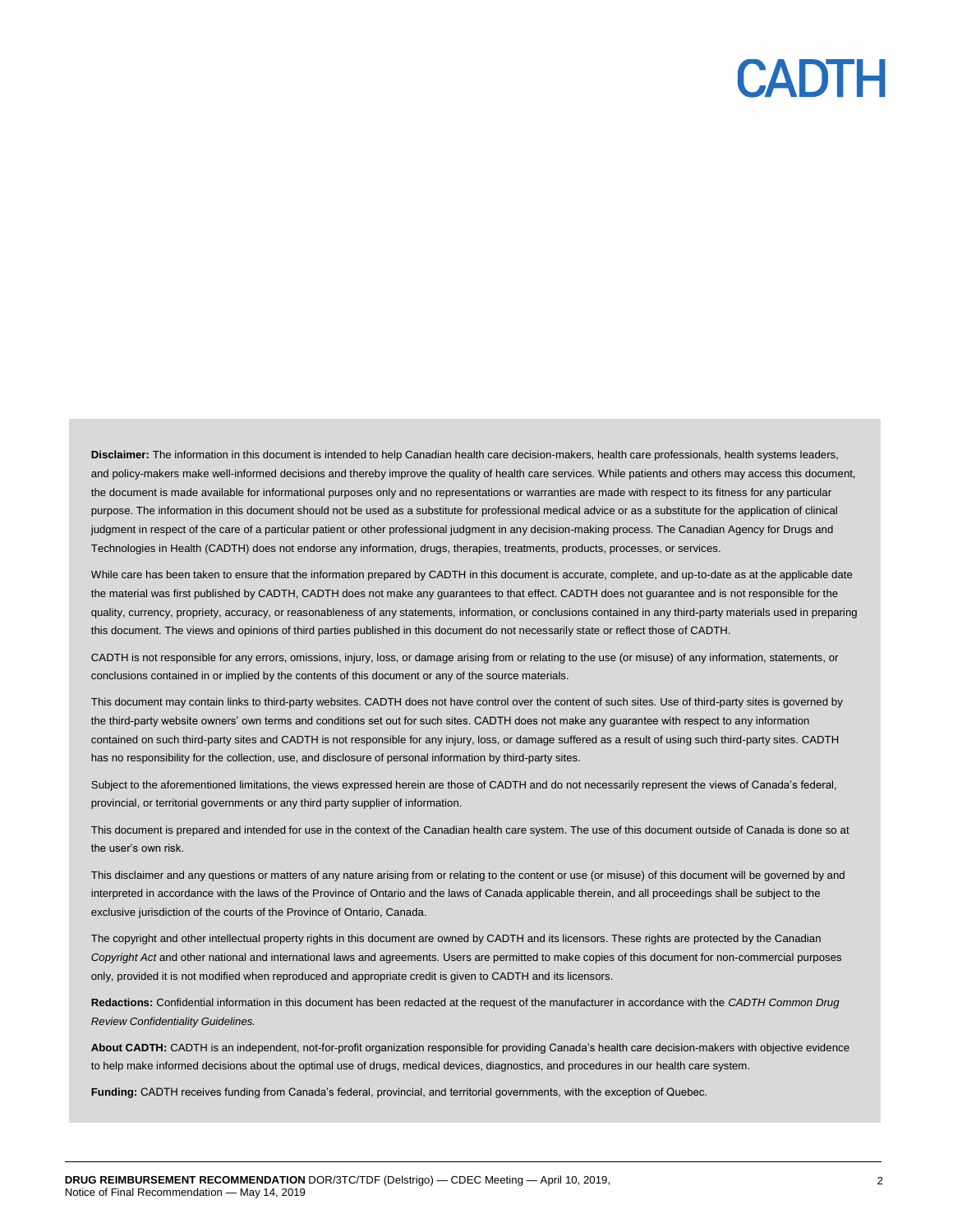### **Doravirine/lamivudine/tenofovir disoproxil fumarate (Delstrigo — Merck Canada Inc.)**

Indication: As a complete regimen for the treatment of HIV-1 infection in adults without past or present evidence of viral resistance to doravirine (DOR), lamivudine (3TC), or tenofovir.

#### **Recommendation**

The CADTH Canadian Drug Expert Committee (CDEC) recommends that DOR/3TC/tenofovir disoproxil fumarate (TDF) be reimbursed as a complete regimen for the treatment of HIV-1 infection in adults without past or present evidence of viral resistance to DOR, 3TC, or tenofovir only if the following condition is met.

#### **Condition for Reimbursement**

#### **Pricing Condition**

1. The total cost of treatment with DOR/3TC/TDF should not exceed the total drug plan cost of treatment with the least costly alternative regimen for the treatment of HIV-1.

#### **Reasons for the Recommendation**

- 1. In one double-blind randomized controlled trial conducted in treatment-naive patients with HIV-1 (DRIVE-AHEAD, N = 728), with a primary outcome of the proportion of patients with HIV-1 RNA < 50 copies/mL at week 48, DOR/3TC/TDF was noninferior to efavirenz (EFV)/emtricitabine (FTC)/TDF.
- 2. At the manufacturer-submitted price of \$28.79 per day, DOR/3TC/TDF is \$17.46 more costly than the current list price of EFV/FTC/TDF which is the comparator in the pivotal trial in treatment-naive patients. Given the lack of evidence that DOR/3TC/TDF offers superior efficacy or safety compared with other currently used single tablet regimens (STRs), CDEC considered that a price premium over available STRs is not warranted.

#### **Implementation Considerations**

 The committee noted that several jurisdictions have specific reimbursement criteria for drugs for the treatment of HIV-1 and that they may wish to reimburse DOR/3TC/TDF in a manner similar to other HIV-1 treatment regimens.

#### **Discussion Points**

- CDEC discussed that there is no unmet need for another antiretroviral (ARV) regimen for the treatment of HIV-1 given the numerous single- and double-tablet regimens available, and that appropriate regimens to manage patient-specific needs (e.g., avoidance of drug-drug interactions or adverse events [AEs]) are easily identified, given the large number of available regimens. CDEC noted that the US Department of Health and Human Services does not recommend DOR/3TC/TDF as initial therapy except in certain clinical situations. The committee discussed that tenofovir alafenamide fumarate (TAF)-containing STRs are likely to be chosen over DOR/3TC/TDF, given the potential for renal and bone toxicities with TDF.
- CDEC discussed that DOR/3TC/TDF was demonstrated to be noninferior with respect to achieving virologic success and suggested a more favourable safety profile with respect to neuropsychiatric AEs and lipid profile versus EFV/FTC/TDF in DRIVE-AHEAD. However, it was noted that EFV/FTC/TDF is an older regimen that is not often used in current clinical practice, due to its unfavourable adverse event profile, particularly related to neuropsychiatric AEs. The comparative efficacy and safety of DOR/3TC/TDF versus more commonly used regimens for initial treatment is unknown.
- CDEC discussed that the DRIVE-SHIFT trial suggests that virologically suppressed patients on a stable ARV regimen who switch to DOR/3TC/TDF are able to maintain virologic suppression at 48 weeks. However, CDEC noted that DRIVE-SHIFT has a number of methodologic limitations. For that reason there is some uncertainty surrounding the comparative effectiveness of DOR/3TC/TDF in treatment experienced patients. In addition, none of the available trials provide evidence of the clinical benefit of DOR/3TC/TDF in patients who have failed prior antiretroviral therapy (ART).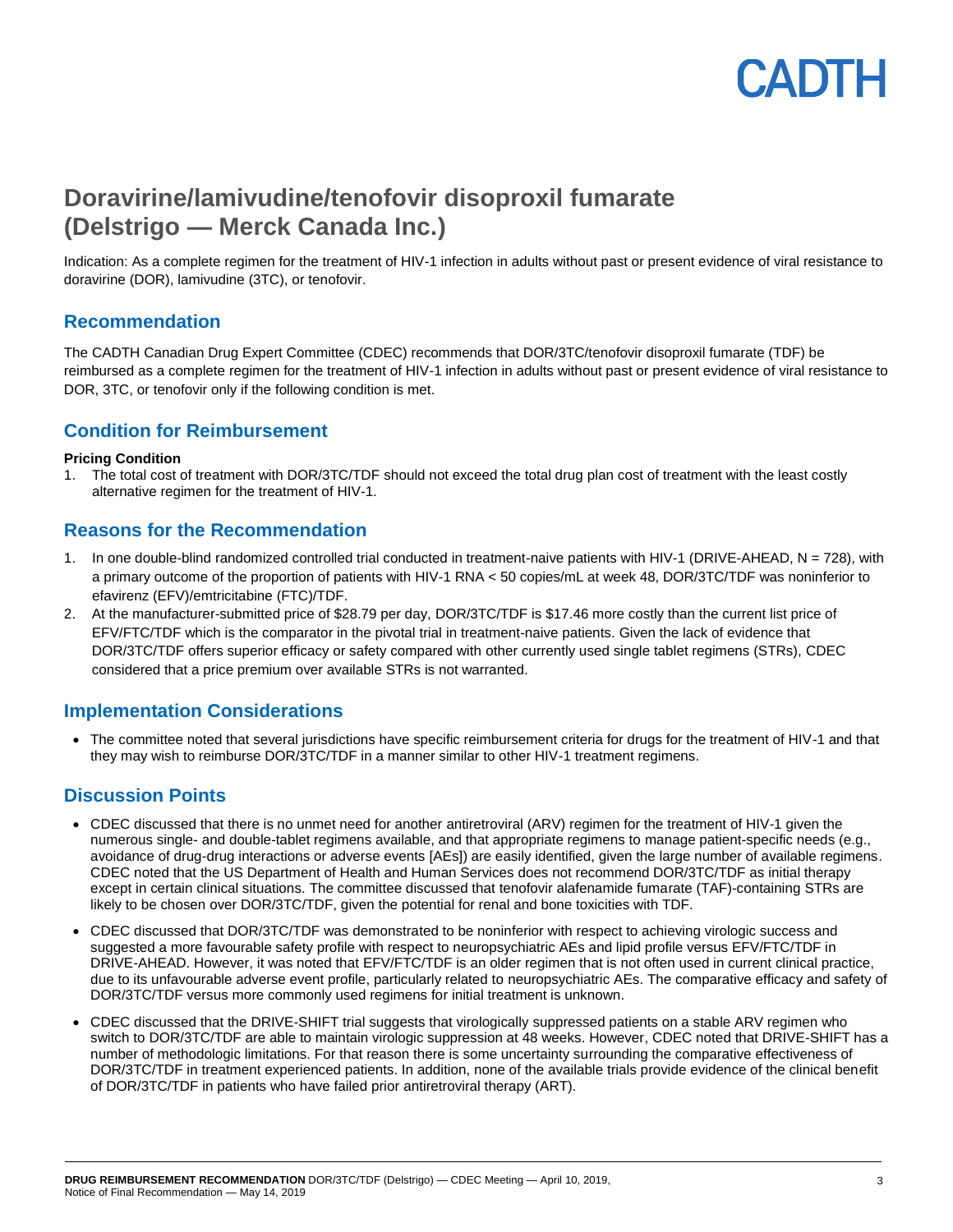

#### **Background**

DELSTRIGO is a fixed-dose combination product containing 100 mg of DOR, 300 mg of 3TC, and 300 mg of TDF. DOR is a non-nucleoside reverse transcriptase inhibitor (NNRTI) of HIV-1; 3TC and TDF are nucleoside reverse transcriptase inhibitors (NRTIs). DOR/3TC/TDF has a Health Canada indication as a complete regimen for the treatment of HIV-1 infection in adults without past or present evidence of viral resistance to DOR, 3TC, or tenofovir. The recommended dosage regimen is one tablet taken orally once daily with or without food.

#### **Summary of Evidence Considered by CDEC**

CDEC considered the following information prepared by the CADTH Common Drug Review (CDR): a review of manufacturerprovided information on the clinical evidence (efficacy and safety) of DOR/3TC/TDF, and a critique of the manufacturer's pharmacoeconomic evaluation. The committee also considered input from a clinical expert with experience in treating patients with HIV, and patient group–submitted information about outcomes and issues important to patients.

#### Summary of Patient Input

One patient group, the Canadian Treatment Action Council, provided input for this submission. Patient perspectives were obtained from a consultation workshop in Toronto and survey data collected for the patient submission for a different drug (dolutegravir). The following is a summary of key input from the perspective of the patient group:

- Patients are generally able to manage their symptoms and disease progression; however, they are more susceptible to inflammation and non-infectious comorbidities. Patients indicated that stigma, discrimination, and related stress are a major obstacle to their well-being.
- Patients' physical and mental state can often be exacerbated by various social determinants of health, including access to treatment, experience of health care professionals in treating patients with HIV, and availability of resources.
- Patients noted that that their treatments were generally effective at suppressing the viral load, and resulted in an improved quality of life and ability to engage in daily activities. Instances of treatment-associated side effects and failure to achieve viral suppression despite trying multiple treatments were noted. Thus, the patient input emphasized the importance of having the maximum possible treatment options available.
- The patient group was not able to consult with any patients on DOR, therefore no information was provided on expectations for DOR alone or as a combination therapy. However, patients noted that new medications with fewer side effects and different chemical composition would be beneficial; the latter would likely lower the risk of developing drug resistance and drug-drug interactions.

#### Clinical Trials

The systematic review included two phase III active-controlled, non-inferiority trials: one double-blind trial (DRIVE-AHEAD, N = 728) conducted in treatment-naive patients and one open-label trial (DRIVE-SHIFT, N = 673) conducted in virologically suppressed patients on a stable ARV regimen. DRIVE-AHEAD and DRIVE-SHIFT had a total follow-up duration of 96 weeks and 48 weeks, respectively.

Patients in DRIVE-AHEAD received DOR/3TC/TDF 100 mg/300 mg/300 mg or EFV/FTC/TDF, 600 mg/200 mg/300 mg once daily. In DRIVE-SHIFT, patients either immediately switched to DOR/3TC/TDF for 48 weeks (immediate switch group [ISG]) or continued their baseline regimen for 24 weeks (consisting of a ritonavir- or cobicistat-boosted protease inhibitor [PI], or cobicistat-boosted integrase strand transfer inhibitor, or NNRTI, each administered with two NRTIs before switching to DOR/3TC/TDF [delayed-switch group] [DSG]). Overall discontinuations between treatment arms ranged from 18% to 24% in the DRIVE-AHEAD trial by week 96, and 8% to 10% in the DRIVE-SHIFT trial by week 48.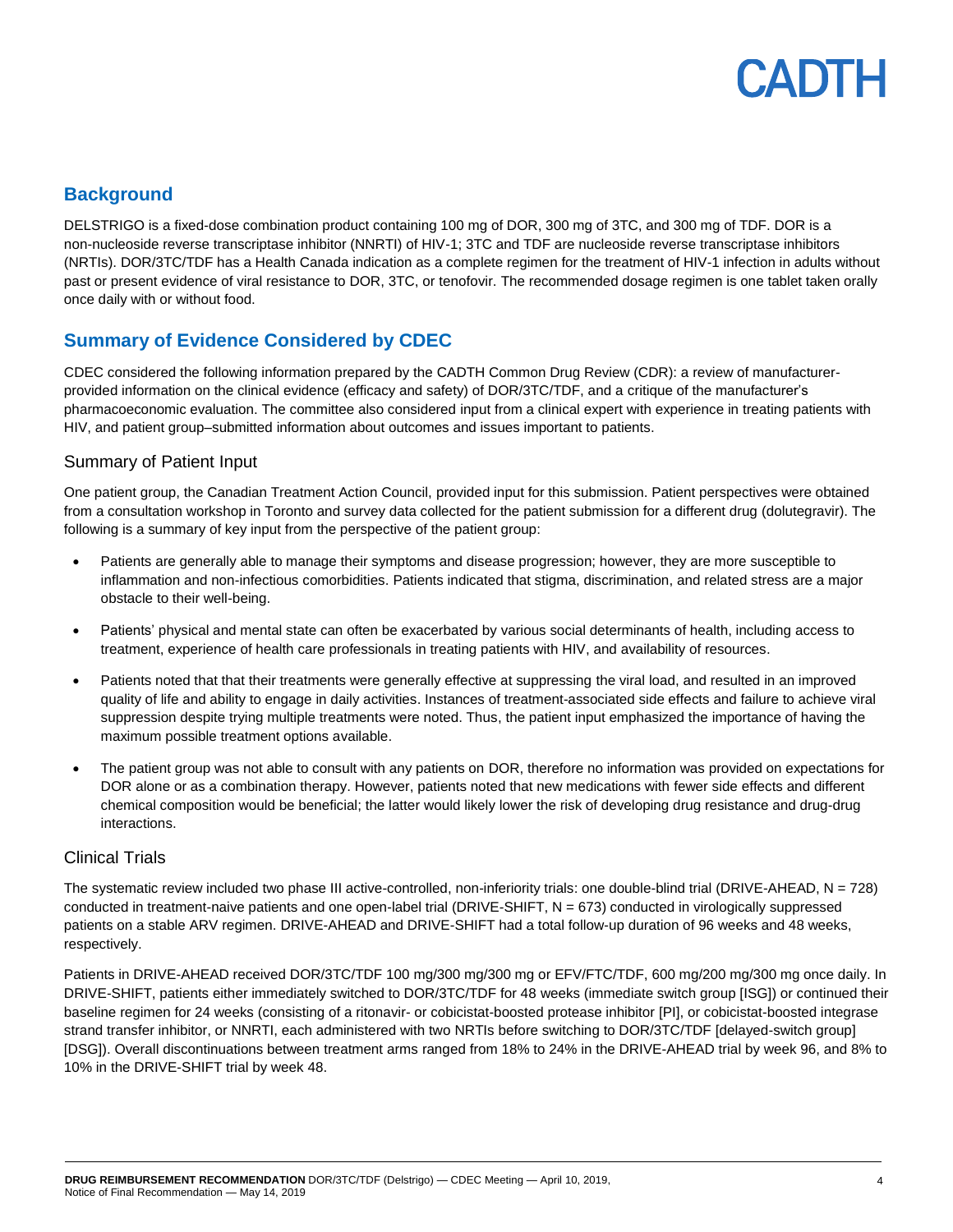Limitations in DRIVE-AHEAD include the use of a comparator regimen that is not commonly prescribed in Canadian clinical practice due to the neuropsychiatric side effects associated with EFV, which may overstate the comparative safety of DOR. In addition, the higher discontinuation rate in the EFV arm compared with the DOR arms may overestimate the comparative efficacy of DOR, given that those who discontinued the study were considered not to have achieved the primary outcome. DRIVE-SHIFT had a number of limitations, including the primary efficacy end point not being consistent with the latest FDA recommendations, not following the FDA-recommended snapshot algorithm for addressing missing values specifically for the primary outcome, and an unequal follow-up duration between the treatment arms for the primary analyses.

#### **Outcomes**

Outcomes were defined a priori in the CDR systematic review protocol. Of these, CDEC discussed the following:

- Virologic success: Proportion of patients with HIV-1 RNA < 50 copies/mL as determined by the US FDA-defined snapshot algorithm (primary outcome for all studies).
- Virologic failure: Proportion of patients with HIV-1 RNA ≥ 50 copies/mL as determined by the US FDA-defined snapshot algorithm.
- CD4 cell count.
- Adherence to medication.
- Resistance.
- Notable harms: lipid profile and neuropsychiatric AEs.

#### **Efficacy**

#### *Treatment-naive patients*

Among treatment-naive patients, the primary outcome (proportion of patients with HIV-1 RNA < 50 copies/mL at week 48) was achieved by 84.3% and 80.8% patients receiving DOR/3TC/TDF and EFV/FTC/TDF, respectively, with a between-treatment difference of 3.5% (95% confidence interval [CI], -2.0 to 9.0). Thus, the pre-specified non-inferiority margin of 10% was met, since the lower bound of the 95% CI for treatment difference was above −10 percentage points. Non-inferiority was confirmed in the per-protocol population and sensitivity analyses using the observed failure (missing = excluded) approach. The proportions of patients with virologic success at week 96 were 77.5% and 73.6% for patients receiving DOR/3TC/TDF and EFV/ FTC/TDF, respectively. The proportions of patients with HIV-1 RNA ≥ 50 copies/mL (virologic failure) at week 48 were similar between the treatment arms; 10.7% versus 10.2% for DOR/3TC/TDF and EFV/FTC/TDF, respectively. The proportions of patients with HIV-1 RNA ≥ 50 copies/mL at 96 weeks were 15.1% versus 12.1% for DOR/3TC/TDF and EFV/FTC/TDF, respectively.

The between-treatment differences in mean changes in CD4 cell count from baseline in DRIVE-AHEAD were 10.1 (95% CI, -16.1 to 36.3) at week 48, and 14.7 (95% CI, –18.7 to 48.2) at week 96.

Resistance to any of the study medications occurred very infrequently, < 15 cases in either treatment group. Among patients who completed each trial, adherence to treatment was generally high, with most patients (> 85%) reporting an adherence of 90% or more.

#### *Treatment-switch/experienced patients*

In DRIVE-SHIFT, the proportion of patients with HIV-1 RNA < 50 copies/mL was 90.8% at week 48 in the ISG group compared with 94.6% in the DSG group at week 24; treatment difference of –3.8% (95% CI, –7.9 to 0.3). Given the lower bound of the 95% CI was not less than –8%, switching to DOR/3TC/TDF was considered noninferior to continuing treatment with baseline regimen. However, DRIVE-SHIFT had a number of methodologic issues leading to questionable validity with respect to establishing comparative efficacy between switching to DOR/3TC/TDF versus staying on baseline regimens. The comparison of virologic suppression between groups based on different durations of follow up is unusual; between-treatment comparisons based on the same duration of follow up would have more internally validity. The between-treatment difference for the proportion of patients with HIV-1 RNA < 50 copies/mL at the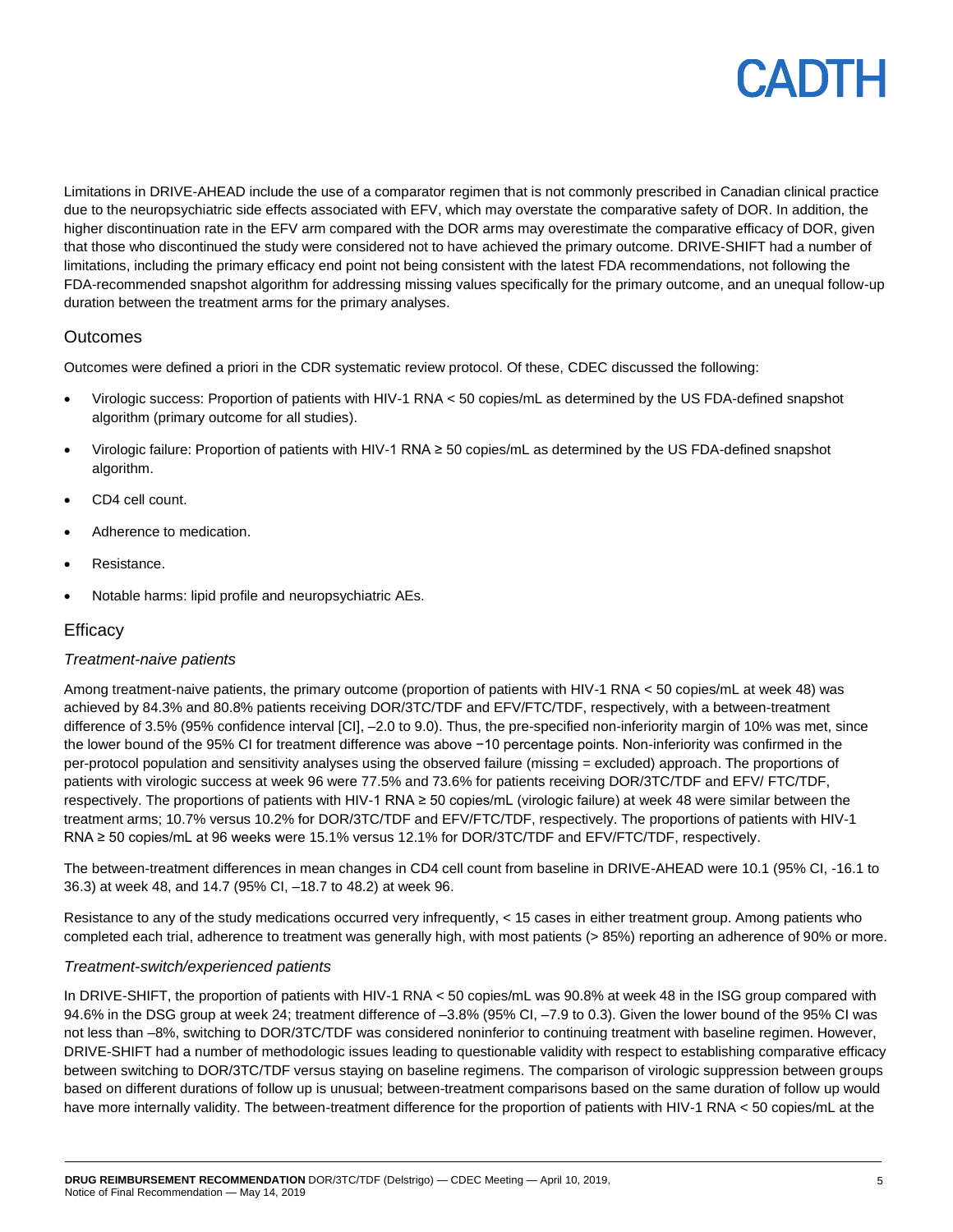### CADIH

same time point in each group (24 Weeks) was -0.9% (95% CI, -4.7 to 3.0). Further, based on guidance from the FDA, the appropriate end point for treatment-switch trials is the proportion of patients with HIV-1 RNA ≥ 50 copies/mL with an associated non-inferiority margin of 4%. The proportions of patients with HIV-1 RNA ≥ 50 copies/mL were similar between the ISG and DSG at weeks 48 and 24 (1.6% and 1.8% respectively), and between the ISG and DSG at week 24 for each group (1.8% in both groups); between-treatment differences were –0.2 (95% CI, –2.5 to 2.1) and –0.0 (95% CI, –2.3 to 2.3), respectively; however, statistical testing was not controlled for multiplicity.

The treatment differences in mean CD4 cell count changes from baseline at the primary (ISG 0-48 versus DSG 0-24 weeks) and secondary time points (ISG 0-24 versus DSG 0-24 weeks) were –4.0 (95% CI, –31.6 to 23.5) and –12.8 (95% CI, –41.1 to 15.4), respectively.

One incidence of resistance was reported by week 48. Adherence with the study medication regimen was ≥ 90% for most participants (> 90%) in the ISG and for the DSG arm before and after switching treatment.

#### Harms (Safety)

#### *Treatment-naive patients*

- Overall AEs were largely similar between treatment arms in in DRIVE-AHEAD (88.2% and 93.1% of patients in the DOR/3TC/TDF and EFV/FTC/TDF groups, respectively) at week 96. Serious AEs (SAEs) were also reported in a similar proportion between treatment arms: 5.8% and 8.2% in DRIVE-AHEAD.
- The proportion of patients who withdrew from the trials due to AEs (WDAEs) ranged between 3.0% and 7.4% in DRIVE-AHEAD.
- There were six deaths in total. None of the deaths were deemed related to treatment.
- An assessment of lipid profile showed an improvement with DOR/3TC/TDF compared with EFV/FTC/TDF, with statistically significant between-treatment differences in mean changes from baseline in fasting low density lipoprotein (LDL) of -10.01 (95% CI, –13.53 to –6.49) and in mean changes from baseline in fasting non-high density lipoprotein (HDL) of –17.02 (95% CI, –20.89 to –13.16) at week 48. These treatment differences were carried forward at week 96; however, these analyses were not controlled for multiplicity. Results for other lipid outcomes were not adjusted for multiplicity.
- A number of neuropsychiatric AEs were assessed; however, statistical comparisons with multiplicity adjustment were only done for the proportion of patients reporting three outcomes. Patients receiving DOR/3TC/TDF had statistically significantly less dizziness, sleep disorders and disturbances, and altered sensorium at week 48, with between-treatment differences of –28.3% (95% CI, –34.0 to –22.5), –13.5% (95% CI, –19.1 to –7.9), and -3.8% (95% CI, -7.6 to -0.3), respectively.

#### *Treatment-switch/experienced patients*

- Overall, 80.3% of the patients in the ISG arm experienced AEs at week 48. Patients in the ISG arm experienced more AEs compared with the baseline regimen at week 24 for the DSG arm (68.9% versus 52.5%, respectively), 60.3% of patients in the DSG arm experienced AEs post treatment-switch. The number of patients experiencing SAEs and WDAEs did not exceed 5% in any arms at either time point.
- There were two deaths, both in the ISG arm, one of which was deemed to be related to treatment, although no confirmatory diagnosis was made.
- DOR/3TC/TDF showed an improvement in fasting LDL and non-HDL versus the comparator arm at week 24, with betweentreatment differences of –15.29 (95% CI, –18.99 to –11.59) and –23.90 (95% CI, –28.14 to –19.65), respectively. These results as well as other lipid outcomes were not adjusted for multiplicity. Neuropsychiatric AEs were not analyzed statistically.